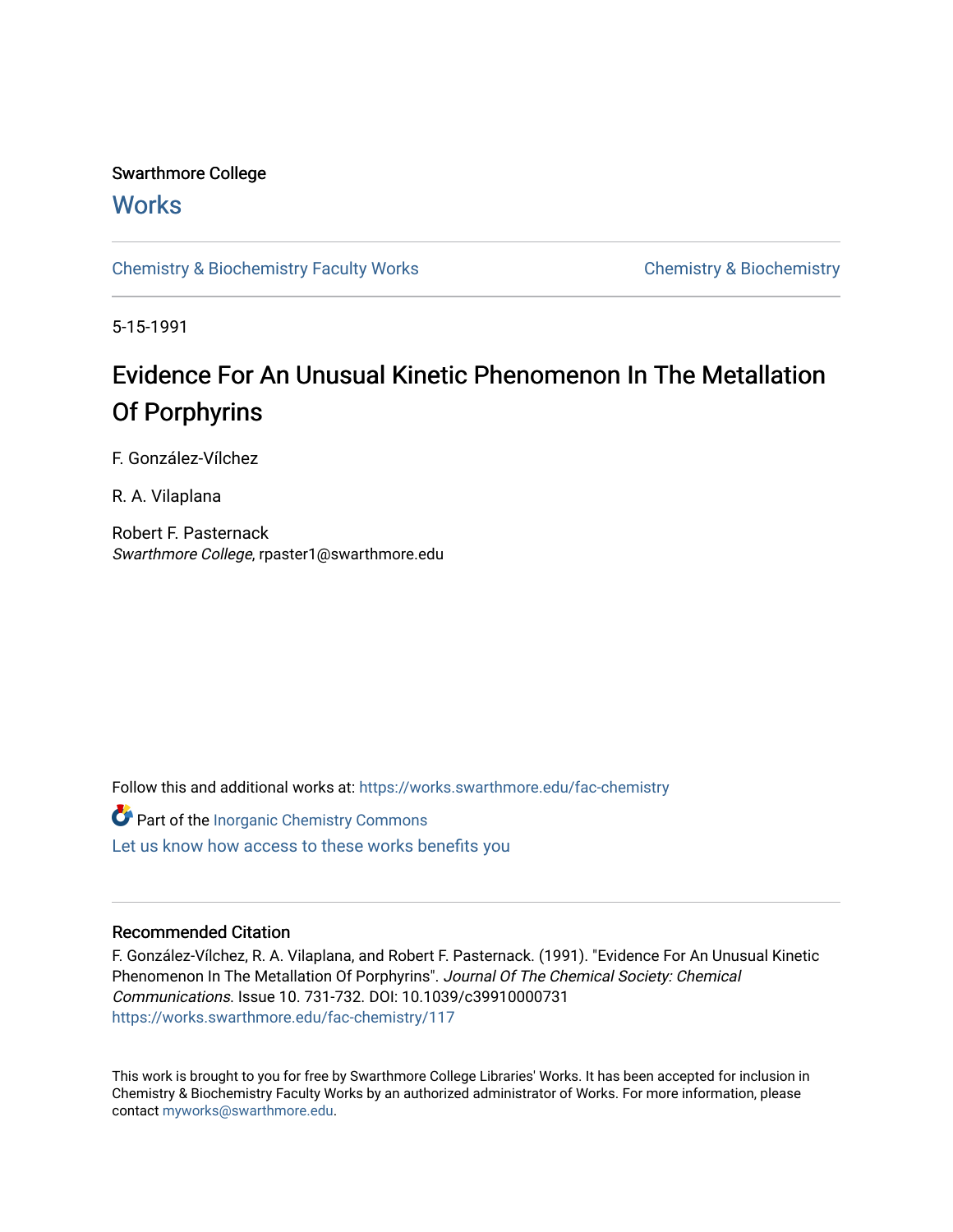## **Evidence for an Unusual Kinetic Phenomenon in the Metallation of Porphyrins**

### **Francisco Gonzalez-Vilchez,a Rosario A. Vilaplana** *a* **and Robert F. Pasternack"** *b*

*<sup>a</sup>Departamento de Quimica Inorganica, Facultad de Quimica, Universidad, 4 1071 Sevilla, Spain <sup>b</sup>Chemistry Department, Swarthmore College, Swarthmore, PA 19081, USA* 

Reaction of copper(ii) with water soluble porphyrins  $(H_2porph)$  in the presence of ethylenediamine shows an unusual and so far unreported kinetic phenomenon that can be explained in terms of supramolecular assembly formation apparently involving all solute species as confirmed *via* light scattering and conductivity measurements.

In this contribution we present an anomalous and so far unreported kinetic phenomenon that occurs when copper(I1) ethylenediamine complexes react with water soluble synthetic porphyrins (H<sub>2</sub>porph).<sup> $\dagger$ </sup> Other reports of porphyrin metallation reactions in aqueous solutions,<sup>1-6</sup> generally conducted at low pH to avoid hydrolysis of metal ions and precipitation of hydroxy species, are consistent with a rate law of the form *R* = k  $[M^{2+}][\hat{H}_{2}porph]$ . Pseudo-first-order conditions are usually maintained so that  $R = k_e[H_2 \text{popph}]$  with  $k_e = k [M^{2+}]$ . In contrast we observe in our studies at neutral pH in the presence of ethylenediamine(en), a discontinuity in the  $k_e$  *vs* [Cu<sup>II]</sup> profile. The experimental, first-order rate constant# shows a very high-order dependence on [Cu<sup>II</sup>] over a limited concentration (Fig. 1) reaching a maximum value,  $k_{e}^{max}$  at some critical copper(II) concentration,  $[M]_c$ . Values of  $k_e$ <sup>max</sup> and [MIc depend on solution conditions as described below but the profile shown in Fig. 1 persists for a variety of electrolytes, buffers and porphyrins. At concentrations of Cu<sup>2+</sup> beyond  $[M]_c$ , the rate constant  $k_e$  decreases but more gradually than its rise. From the section of the section of the section of **Portphysics** From **Contents for the section of Portphysics**<br> **Published Contrainers (Algorithmore College online and Robert F. Passimone Contents for the section of Portp** 

The Cu<sup>II</sup>-ethylenediamine system was selected because *(i)* the rate of copper $(n)$  insertion into porphyrins is in a convenient range for study, *(ii)* the free ligand shows no reactivity with the water soluble porphyrins investigated here7 and *(iii)* under the conditions of the experiment *{i.e.,* pH 7.0;  $\mu = 0.15$  mol dm<sup>-3</sup>;  $T = 298$  K;  $(en)_0 = 3$  [Cu<sup>II</sup>]<sub>0</sub>}, one copper species,  $Cu(en)_2^{2+}$ , predominates over the entire concentration range considered. **9** We calculated the concentration profiles of the various minor copper(I1)-containing species  $[i.e., Cu<sup>2+</sup>, Cu(OH)<sup>+</sup>, Cu(en)<sup>2+</sup>, Cu(en)<sup>2+</sup>]$  and found that none of them resembles that of the reactivity profile shown in Fig. 1.

**As** a specific sample of this behaviour we considered the reaction of Cu<sup>II</sup>-en with the tetracationic porphyrin tetrakis **(4-N-methylpyridyl)porphyrin,** H2tmpyp. The experiments

shown in Fig. 1(b) were conducted at pH 7.0, [collidine] =  $2.0$  $\times$  10<sup>-2</sup> mol dm<sup>-3</sup>,  $\mu$  = 0.15 mol dm<sup>-3</sup>, *T* = 298 K, [H<sub>2</sub>tmpyp]  $= 3.5 \times 10^{-5}$  mol dm<sup>-3</sup>. As shown in Fig. 1 and Table 1, the rate constant  $k_e$  is nearly zero at low values of [Cu<sup>II]</sup> but at  $[Cu^{II}]$  = 7.5  $\times$  10<sup>-4</sup> mol dm<sup>-3</sup>,  $k_e$  suddenly rises to a value of  $9.9 \times 10^{-3}$  s<sup>-1</sup>. Further increase in [Cu<sup>II</sup>] leads to a decrease in  $k_e$  until at [Cu<sup>II</sup>] = 1.25  $\times$  10<sup>-3</sup> mol dm<sup>-3</sup>,  $k_e$  is once again near zero.

The other porphyrins investigated are the tetracationic  $tetrakis(N, N, N-trimethyl-4-anilinium) porphyrin, H<sub>2</sub>tap, and$ the tetraanionic tetrakis(4-sulphophenyl)porphyrin H<sub>2</sub>tpps. The maximum rate constants for metallation,  $k_{\rm e}$ <sup>max</sup>, increase in the sequence  $H_2$ tmpyp  $\lt H_2$ tap  $\lt H_2$ tpps, the same order as for porphyrin basicity. For the last of these compounds, stopped-flow methods must be employed for kinetic measurements. Charge and basicity of the porphyrin therefore play a role in determining the value of the rate constant. The concentration of the porphyrin also in part determines the critical parameters in the process. Increasing  $H_2$ tmpyp con-



Fig. 1 Metal concentration dependence of  $k<sub>e</sub>$  at different concentrations of H<sub>2</sub>tmpyp: (a):  $[H_2Hmpyp] = 4.10 \times 10^{-5}$  mol dm<sup>-3</sup>; (b):  $[H_2{\text{tmpyp}}] = 3.50 \times 10^{-5} \text{ mol dm}^{-3}$ ; *(c)*:  $[H_2{\text{tmpyp}}] = 1.70 \times 10^{-5}$ mol dm-'

**Table 1** Variation of the experimental rate constant with metal concentration in the reaction  $Cu(en)_2^{2+} + H_2$ tmpyp

| $[Cu^{2+}]_0 \times 10^{3}$ /<br>mol $dm^{-3}$ | $k_e \times 10^{3}/s^{-1}$ |  |
|------------------------------------------------|----------------------------|--|
| 0.25                                           | 0.1                        |  |
| 0.50                                           | 0.2                        |  |
| 0.75                                           | 9.9                        |  |
| 0.83                                           | 8.9                        |  |
| 0.90                                           | 8.9                        |  |
| 1.00                                           | 6.2                        |  |
| 1.10                                           | 5.4                        |  |
| 1.25                                           | 0.1                        |  |
| 2.50                                           | negligible                 |  |
|                                                |                            |  |

<sup>&</sup>lt;sup>†</sup> H<sub>2</sub>porph is used to designate the free base form of the porphyrin. Charges are neglected for the sake of convenience.

 $\ddagger$  The slow kinetics were followed on either a Nicolet 9420 UV-VIS or a Varian 2200 recording spectrophotometer which has thermostated cell compartments. Faster reactions were observed using a Nortec stopped-flow system. The reactions were run at constant wavelength and most of the kinetic experiments were conducted under conditions such that  $[Cu^{2+}] \ge 10$  [H<sub>2</sub>porph]<sub>0</sub>; these experiments provided good first-order type kinetic profiles. However, even when the  $[Cu^{2+}]_0 \sim$  $[H_2$ porph $]_0$  such first-order profiles were obtained. Values of  $k_e$  were found to be independent of whether the disappearance of the free base-porphyrin band (518 nm for H2tmpyp) or the appearance of the metalloporphyrin peak (548 nm for CuH2tmpyp) were monitored. The existence of an isosbestic point in the visible region *(h* 535 nm) implies that the porphyrin reactant and metalloporphyrin product are the only chromophores present in non-negligible concentration other than  $Cu(en)_2^{2+}$  which absorbs much further into the red of the spectrum.

<sup>§</sup> The formation of the reactant complex Cu(en)<sub>2</sub><sup>2+</sup> was achieved by maintaining an en-Cu<sup>II</sup> ratio of 3.0 at pH 7.0. The components were added in the following sequence to avoid precipitation: Cull, en, NaNO<sub>3</sub>, milli-Q water and collidine. A stock solution (0.1 mol dm<sup>-3</sup>) of 2,4,6-collidine from Sigma Chem. Co., was prepared and used as buffer. The final pH was adjusted to  $7.0$  using NaOH or  $HNO<sub>3</sub>$  if needed.